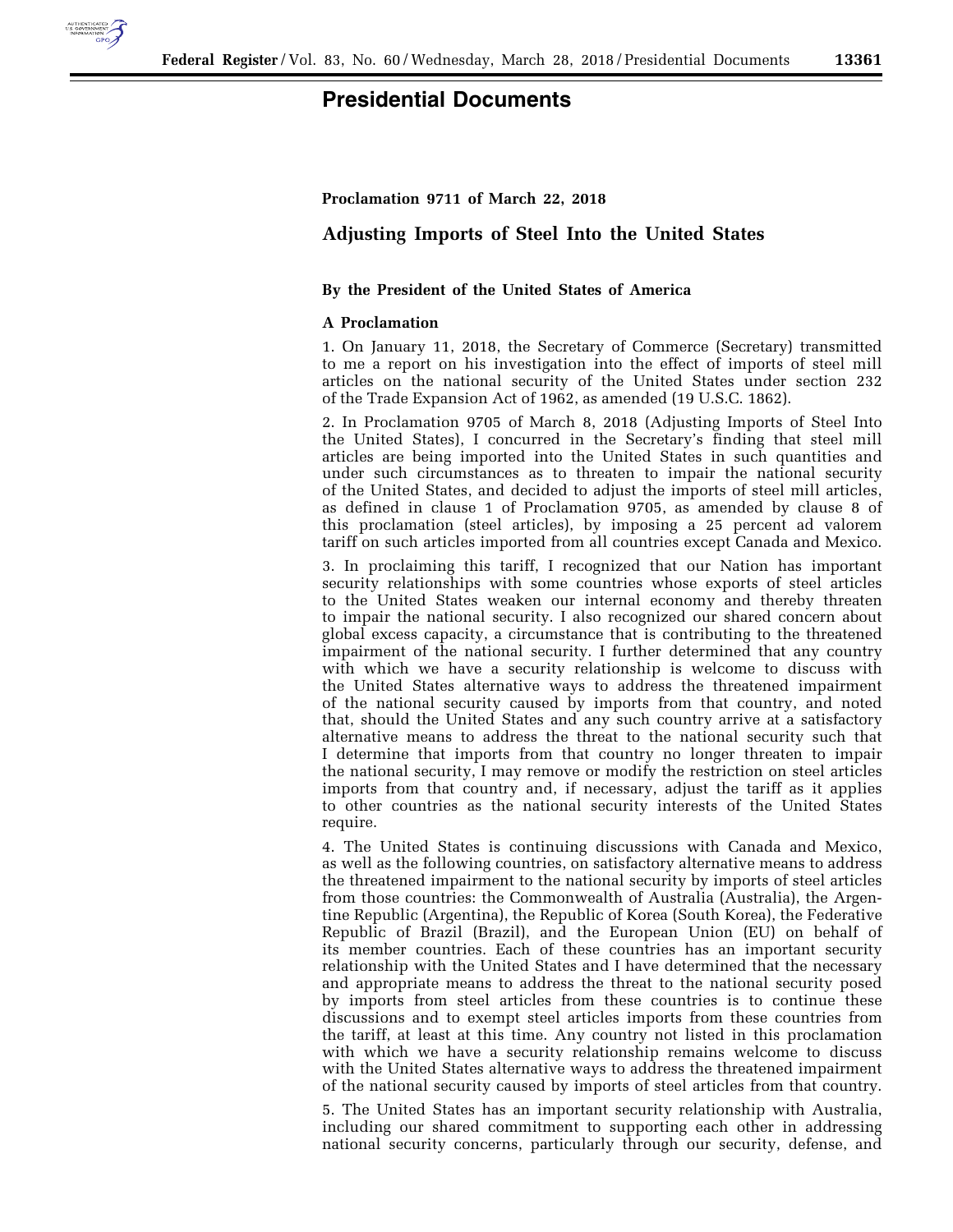intelligence partnership; the strong economic and strategic partnership between our countries; our shared commitment to addressing global excess capacity in steel production; and the integration of Australian persons and organizations into the national technology and industrial base of the United States.

6. The United States has an important security relationship with Argentina, including our shared commitment to supporting each other in addressing national security concerns in Latin America, particularly the threat posed by instability in Venezuela; our shared commitment to addressing global excess capacity in steel production; the reciprocal investment in our respective industrial bases; and the strong economic integration between our countries.

7. The United States has an important security relationship with South Korea, including our shared commitment to eliminating the North Korean nuclear threat; our decades-old military alliance; our shared commitment to addressing global excess capacity in steel production; and our strong economic and strategic partnership.

8. The United States has an important security relationship with Brazil, including our shared commitment to supporting each other in addressing national security concerns in Latin America; our shared commitment to addressing global excess capacity in steel production; the reciprocal investment in our respective industrial bases; and the strong economic integration between our countries.

9. The United States has an important security relationship with the EU and its constituent member countries, including our shared commitment to supporting each other in national security concerns; the strong economic and strategic partnership between the United States and the EU, and between the United States and EU member countries; and our shared commitment to addressing global excess capacity in steel production.

10. In light of the foregoing, I have determined that the necessary and appropriate means to address the threat to the national security posed by imports of steel articles from these countries is to continue ongoing discussions and to increase strategic partnerships, including those with respect to reducing global excess capacity in steel production by addressing its root causes. In my judgment, discussions regarding measures to reduce excess steel production and excess steel capacity, measures that will increase domestic capacity utilization, and other satisfactory alternative means will be most productive if the tariff proclaimed in Proclamation 9705 on steel articles imports from these countries is removed at this time.

11. However, the tariff imposed by Proclamation 9705 remains an important first step in ensuring the economic viability of our domestic steel industry and removing the threatened impairment of the national security. Without this tariff and the adoption of satisfactory alternative means addressing long-term solutions in ongoing discussions with the countries listed as excepted in clause 1 of this proclamation, the industry will continue to decline, leaving the United States at risk of becoming reliant on foreign producers of steel to meet our national security needs—a situation that is fundamentally inconsistent with the safety and security of the American people. As a result, unless I determine by further proclamation that the United States has reached a satisfactory alternative means to remove the threatened impairment to the national security by imports of steel articles from a particular country listed as excepted in clause 1 of this proclamation, the tariff set forth in clause 2 of Proclamation 9705 shall be effective May 1, 2018, for the countries listed as excepted in clause 1 of this proclamation. In the event that a satisfactory alternative means is reached such that I decide to exclude on a long-term basis a particular country from the tariff proclaimed in Proclamation 9705, I will also consider whether it is necessary and appropriate in light of our national security interests to make any corresponding adjustments to the tariff set forth in clause 2 of Proclamation 9705 as it applies to other countries. Because the current tariff exemptions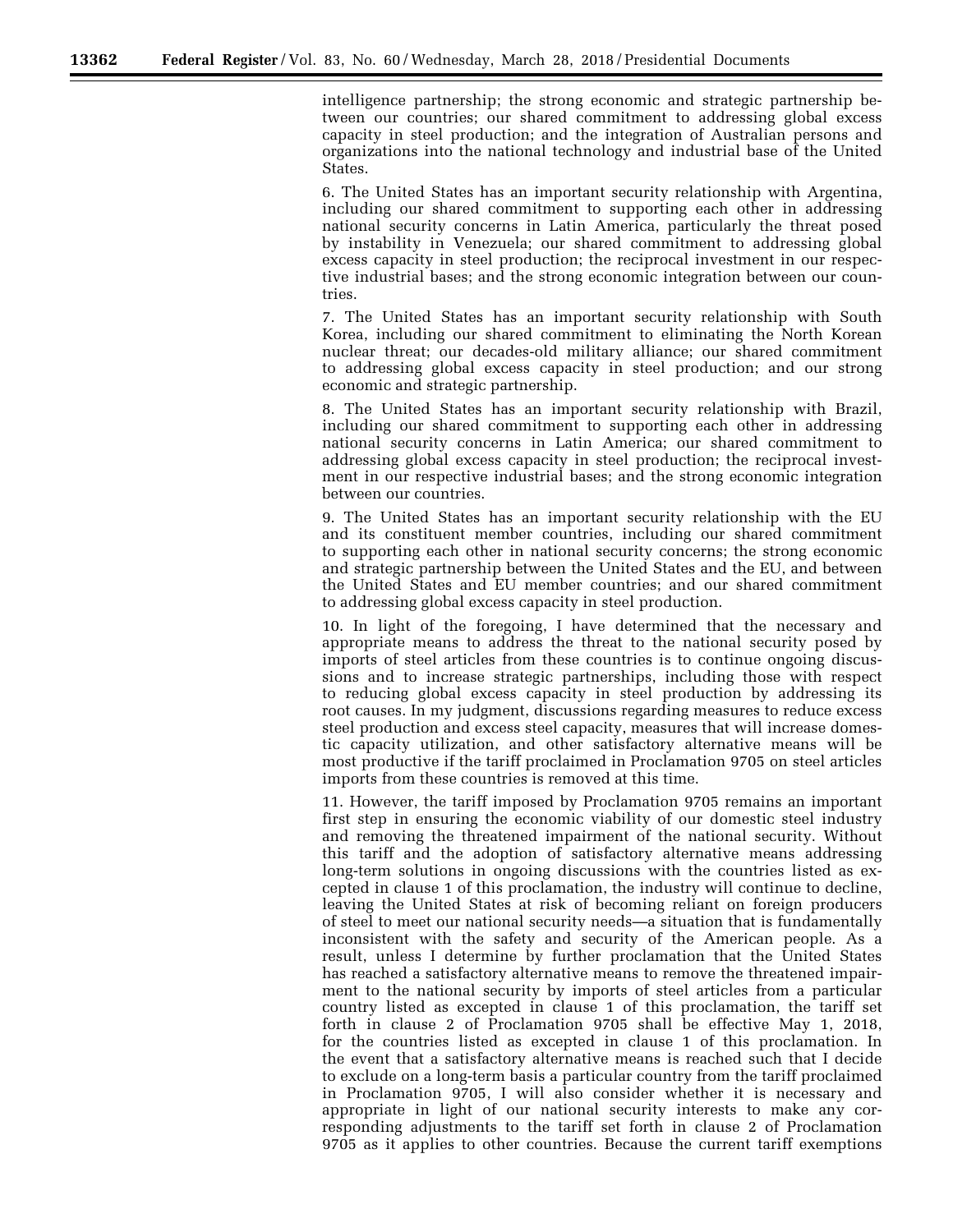are temporary, however, I have determined that it is necessary and appropriate to maintain the current tariff level at this time.

12. In the meantime, to prevent transshipment, excess production, or other actions that would lead to increased exports of steel articles to the United States, the United States Trade Representative, in consultation with the Secretary and the Assistant to the President for Economic Policy, shall advise me on the appropriate means to ensure that imports from countries exempt from the tariff imposed in Proclamation 9705 do not undermine the national security objectives of such tariff. If necessary and appropriate, I will consider directing U.S. Customs and Border Protection (CBP) of the Department of Homeland Security to implement a quota as soon as practicable, and will take into account all steel articles imports since January 1, 2018, in setting the amount of such quota.

13. Section 232 of the Trade Expansion Act of 1962, as amended, authorizes the President to adjust the imports of an article and its derivatives that are being imported into the United States in such quantities or under such circumstances as to threaten to impair the national security.

14. Section 604 of the Trade Act of 1974, as amended (19 U.S.C. 2483), authorizes the President to embody in the Harmonized Tariff Schedule of the United States (HTSUS) the substance of statutes affecting import treatment, and actions thereunder, including the removal, modification, continuance, or imposition of any rate of duty or other import restriction.

NOW, THEREFORE, I, DONALD J. TRUMP, President of the United States of America, by the authority vested in me by the Constitution and the laws of the United States of America, including section 232 of the Trade Expansion Act of 1962, as amended, section 301 of title 3, United States Code, and section 604 of the Trade Act of 1974, as amended, do hereby proclaim as follows:

(1) Imports of all steel articles, as defined in clause 1 of Proclamation 9705, as amended by clause 8 of this proclamation, from the countries listed in this clause shall be exempt from the duty established in clause 2 of Proclamation 9705 until 12:01 a.m. eastern daylight time on May 1, 2018. Further, clause 2 of Proclamation 9705 is amended by striking the last two sentences and inserting the following two sentences: ''Except as otherwise provided in this proclamation, or in notices published pursuant to clause 3 of this proclamation, all steel articles imports specified in the Annex shall be subject to an additional 25 percent ad valorem rate of duty with respect to goods entered, or withdrawn from warehouse for consumption, as follows: (a) on or after 12:01 a.m. eastern daylight time on March 23, 2018, from all countries except Canada, Mexico, Australia, Argentina, South Korea, Brazil, and the member countries of the European Union, and (b) on or after 12:01 a.m. eastern daylight time on May 1, 2018, from all countries. This rate of duty, which is in addition to any other duties, fees, exactions, and charges applicable to such imported steel articles, shall apply to imports of steel articles from each country as specified in the preceding sentence.''.

(2) Paragraph (a) of U.S. note 16, added to subchapter III of chapter 99 of the HTSUS by the Annex to Proclamation 9705, is amended by replacing ''Canada and of Mexico'' with ''Canada, of Mexico, of Australia, of Argentina, of South Korea, of Brazil, and of the member countries of the European Union''.

(3) The ''Article description'' for heading 9903.80.01 of the HTSUS is amended by replacing ''Canada or of Mexico'' with ''Canada, of Mexico, of Australia, of Argentina, of South Korea, of Brazil, or of the member countries of the European Union''.

(4) The exemption afforded to steel articles from Canada, Mexico, Australia, Argentina, South Korea, Brazil, and the member countries of the EU shall apply only to steel articles of such countries entered, or withdrawn from warehouse for consumption, through the close of April 30, 2018, at which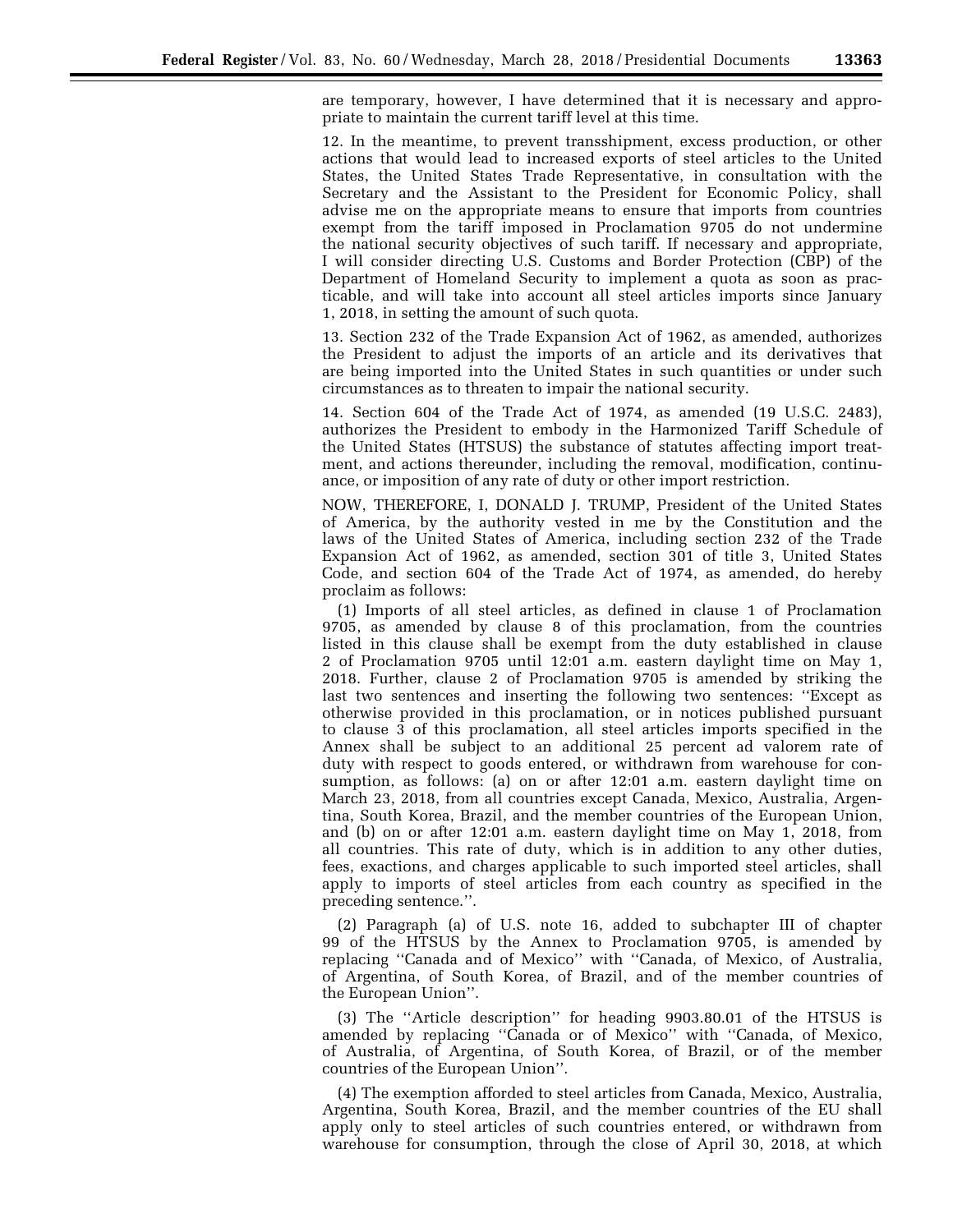time Canada, Mexico, Australia, Argentina, South Korea, Brazil, and the member countries of the EU shall be deleted from paragraph (a) of U.S. note 16 to subchapter III of chapter 99 of the HTSUS and from the article description of heading 9903.80.01 of the HTSUS.

(5) Any steel article that is admitted into a U.S. foreign trade zone on or after 12:01 a.m. eastern daylight time on March 23, 2018, may only be admitted as ''privileged foreign status'' as defined in 19 CFR 146.41, and will be subject upon entry for consumption to any ad valorem rates of duty related to the classification under the applicable HTSUS subheading. Any steel article that was admitted into a U.S. foreign trade zone under ''privileged foreign status'' as defined in 19 CFR 146.41, prior to 12:01 a.m. eastern daylight time on March 23, 2018, will likewise be subject upon entry for consumption to any ad valorem rates of duty related to the classification under applicable HTSUS subheadings imposed by Proclamation 9705, as amended by this proclamation.

(6) Clause 3 of Proclamation 9705 is amended by inserting a new third sentence reading as follows: ''Such relief may be provided to directly affected parties on a party-by-party basis taking into account the regional availability of particular articles, the ability to transport articles within the United States, and any other factors as the Secretary deems appropriate.''.

(7) Clause 3 of Proclamation 9705, as amended by clause 6 of this proclamation, is further amended by inserting a new fifth sentence as follows: ''For merchandise entered on or after the date the directly affected party submitted a request for exclusion, such relief shall be retroactive to the date the request for exclusion was posted for public comment.''.

(8) The reference to ''7304.10'' in clause 1 of Proclamation 9705, is amended to read ''7304.11''.

(9) The Secretary, in consultation with CBP and other relevant executive departments and agencies, shall revise the HTSUS so that it conforms to the amendments and effective dates directed in this proclamation. The Secretary shall publish any such modification to the HTSUS in the *Federal Register.* 

(10) Any provision of previous proclamations and Executive Orders that is inconsistent with the actions taken in this proclamation is superseded to the extent of such inconsistency.